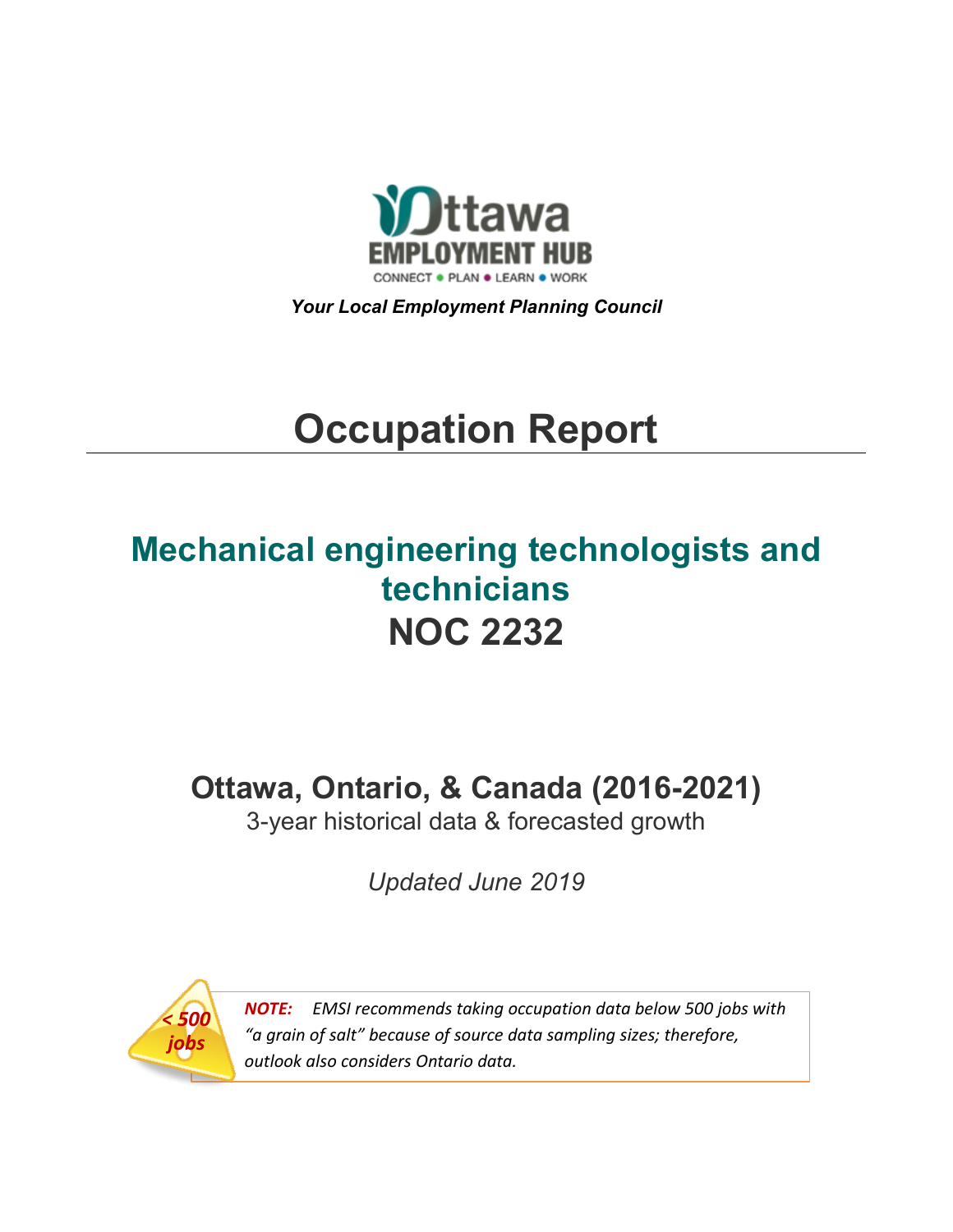

| Mechanical engineering technologists and technicians | <b>Ottawa Outlook</b>                                       |                                      |
|------------------------------------------------------|-------------------------------------------------------------|--------------------------------------|
| NOC 2232                                             | Limited $\star$ Fair $\star \star$ Good $\star \star \star$ |                                      |
|                                                      |                                                             | Based on past and forecasted growth. |

# **A Local Snapshot**

- Employment in this occupation **declined in Ottawa from 2016 to 2018** (**2.4%**); it is forecast to **growth (1.1%)** over the next three years.
- **2.2%** were **unemployed in Ottawa in 2016; 11 (2.0%)** of those in this occupation were **self-employed**.
- **Median hourly wage** for this occupation was **\$34.25**.
- **18.7%** of the 2018 jobs were in the **Defence services** industry sector.
- Ottawa has a **lower share of this occupation** than the nation.
- **Provincially**, this occupation showed a slight increase from 2016 to 2018 (**0.7%**); it is expected to grow over the next three years (**3.7%**).
- *Canada Job Bank* forecasted **fair** employment potential for this occupation in Ottawa from 2018-2020.

# **Overview**

| <b>Ottawa Jobs (2018)</b>          | <b>537</b> (2% self-employed = 11) |                      |         |
|------------------------------------|------------------------------------|----------------------|---------|
| 2016 Ottawa Unemployment Rate      | $2.2\%$                            | Ontario              | $3.4\%$ |
| Location Quotient to Nation (2018) | 0.82                               |                      |         |
| Change in Jobs (2016 - 2018)       | $-2.4%$                            | $(2018 - 2021)$ 1.1% |         |

*NOTE: Location quotient (LQ) is a way of quantifying how concentrated a particular occupation is in a region compared to the nation or province. A quotient of 1.00 means Ottawa has the same share of the occupation as the nation/province. A quotient higher than 1.00 means Ottawa has a greater share, and lower than 1.00 means Ottawa's share is lower than the average.*

# **OTTAWA | Percentile Earnings** *(not including self-employed)*

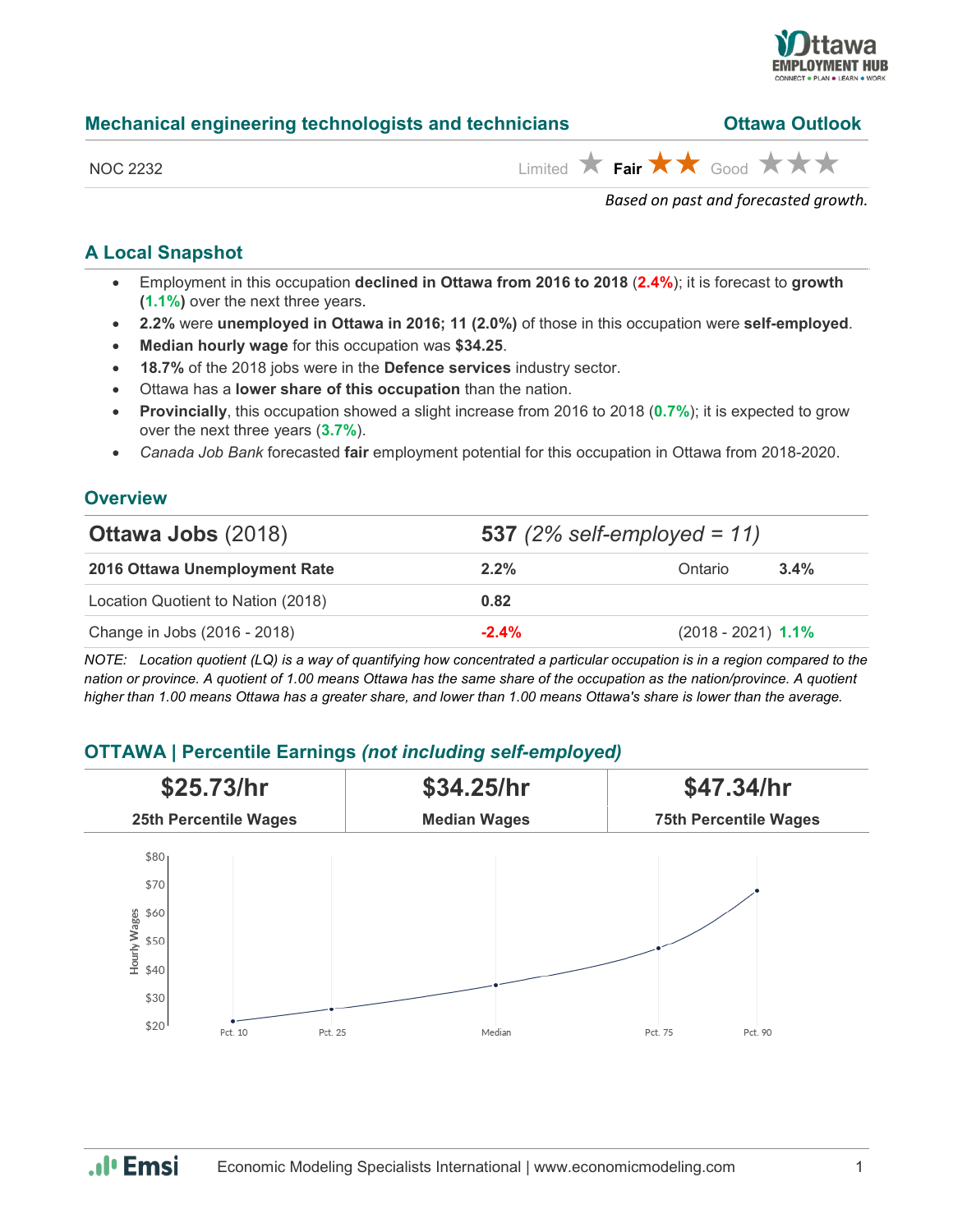

# **Ottawa | Growth**

| 550              | 543              |                    | $-1.3\%$             |
|------------------|------------------|--------------------|----------------------|
| <b>2016 Jobs</b> | <b>2021 Jobs</b> | Change (2016-2021) | % Change (2016-2021) |

# **Regional Trends**



|           | <b>Region</b> |               | <b>2016 Jobs</b> | 2021 Jobs      | Change | % Change |
|-----------|---------------|---------------|------------------|----------------|--------|----------|
| $\bullet$ | <b>Ottawa</b> |               | 550              | 543            | $-7$   | $-1.3%$  |
| $\bullet$ | Ontario       |               | 7,993            | 8,343          | 350    | 4.4%     |
| $\bullet$ | Canada        |               | 18,708           | 21,579         | 2,871  | 15.3%    |
|           |               | <b>Ottawa</b> |                  | <b>Ontario</b> |        | Canada   |
| 2016 Jobs |               | 550           |                  | 7,993          |        | 18,708   |
| 2017 Jobs |               | 542           |                  | 8,182          |        | 19,602   |
| 2018 Jobs |               | 537           |                  | 8,046          |        | 20,421   |
| 2019 Jobs |               | 537           |                  | 8,127          |        | 20,785   |
| 2020 Jobs |               | 540           |                  | 8,232          |        | 21,183   |
| 2021 Jobs |               | 543           |                  | 8,343          |        | 21,579   |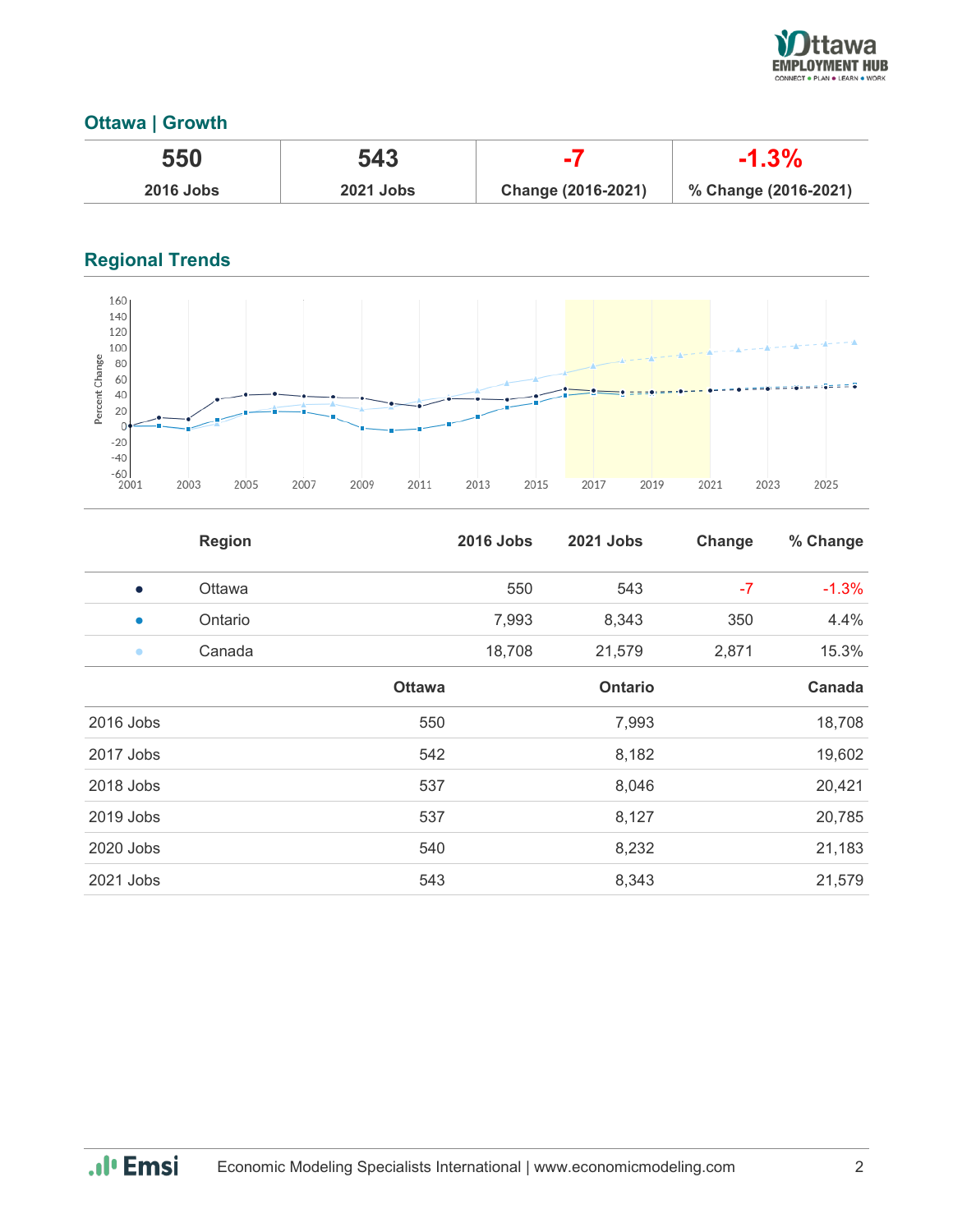

# **Ottawa | Industries Employing this Occupation**

| <b>Industry</b>                                 | Occupation<br>Jobs in<br><b>Industry</b><br>(2018) | $%$ of<br><b>Occupation</b><br>in Industry<br>(2018) | % of Total<br>Jobs in<br><b>Industry</b><br>(2018) |
|-------------------------------------------------|----------------------------------------------------|------------------------------------------------------|----------------------------------------------------|
| Defence services                                | 100                                                | 18.7%                                                | 0.7%                                               |
| Architectural, engineering and related services | 78                                                 | 14.5%                                                | 0.9%                                               |
| Other federal services (9112-9119)              | 59                                                 | $11.0\%$                                             | 0.1%                                               |
| Building equipment contractors                  | 34                                                 | 6.3%                                                 | 0.3%                                               |
| Scientific research and development services    | 29                                                 | 5.4%                                                 | 0.5%                                               |

*NOTE: Inverse staffing patterns provides a table of percentages that shows how regional occupations are divided up among regional industries. For example, an inverse staffing pattern for registered nurses may show that 70% of RNs are employed by hospitals, 10% by local government (i.e., public schools), 10% by nursing homes, and 10% by offices of physicians.*

# **Educational programs and completions in Ottawa** *(public institutions only***)**

| 6               |                                                                                   | 110                       |                           |
|-----------------|-----------------------------------------------------------------------------------|---------------------------|---------------------------|
|                 | Programs (2016)                                                                   | <b>Completions (2016)</b> |                           |
| <b>CIP Code</b> | Program                                                                           |                           | <b>Completions (2016)</b> |
| 15.04           | Electromechanical and instrumentation and maintenance<br>technologies/technicians |                           | 66                        |
| 15.08           | Mechanical engineering related technologies/technicians                           |                           | 45                        |
| 14.13           | <b>Engineering science</b>                                                        |                           | $\Omega$                  |
| 15.00           | Engineering technology, general                                                   |                           | $\Omega$                  |
| 15.06           | Industrial production technologies/technicians                                    |                           | $\mathbf{0}$              |

*NOTE: EMSI Analyst uses Statistics Canada's PSIS data to compile completions for postsecondary programs offered in Canada, classified by the 2016 CIP codes. 2016 data includes those who graduated in spring 2017.*

#### $\overline{9}$ 8  $\overline{1}$  $\sqrt{6}$ Postings by month  $\overline{5}$  $\overline{4}$  $\overline{3}$  $\overline{2}$  $\mathbf{1}$  $\overline{0}$ Jan-18 Feb-18 Mar-18 Apr-18 May-18  $Jun-18$  $Jul-18$ Aug-18  $Sep-18$  $Oct-18$  $Nov-18$  $Dec-18$ Total annual job postings: 44

# **Job Postings by Month**

*NOTE: Based on newly published job postings first found between January 01, 2018 and December 31, 2018 AND location is Ottawa Census Sub-division, Vicinity Jobs.*